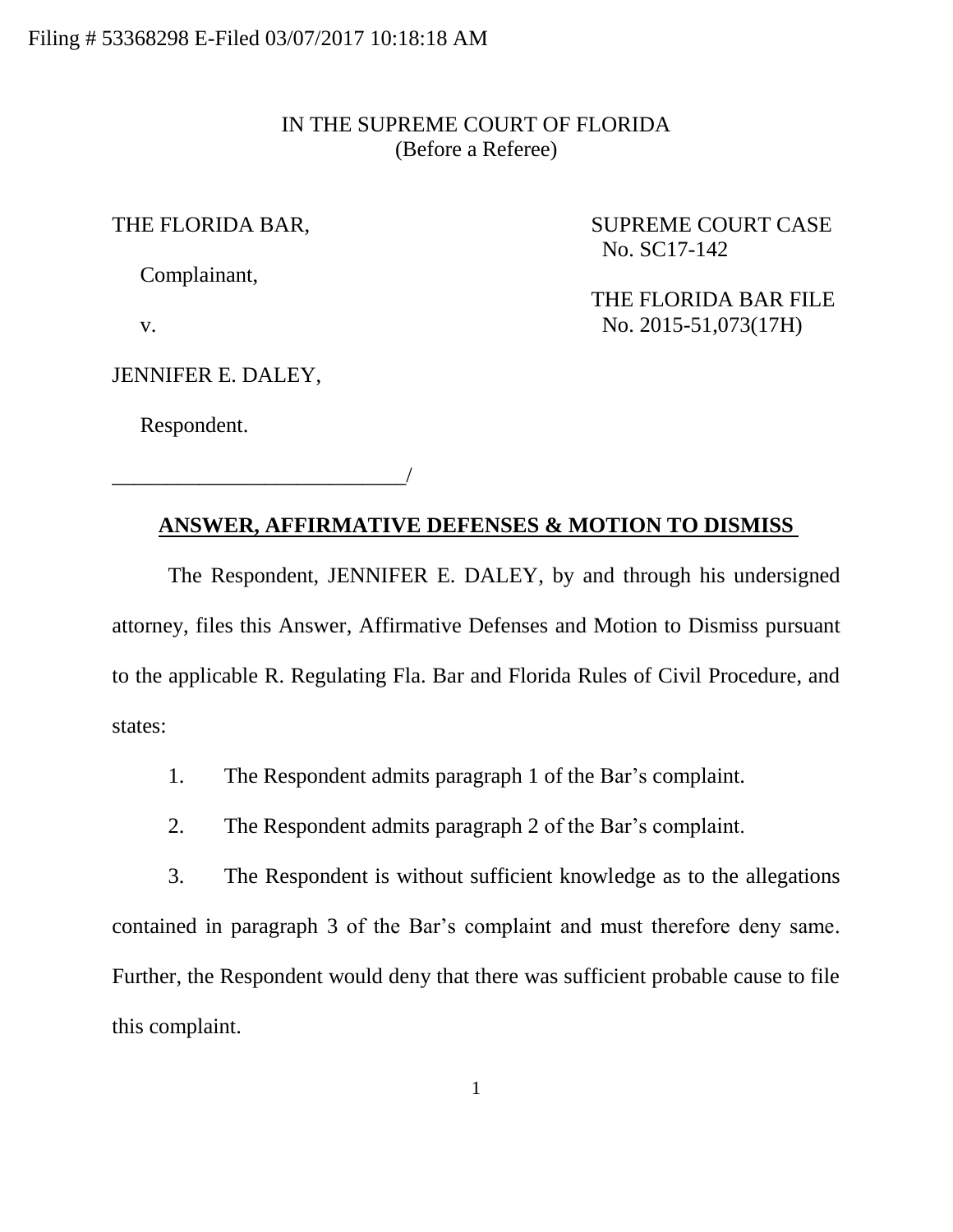4. The Respondent admits paragraph 4 of the Bar's complaint in part in that Eldredge sought the advice of the law firm known as Amlong & Amlong, P.A. d/b/a The Amlong Firm after her employment with EDCare Management, Inc. was terminated. The Respondent was the principal attorney assigned to Eldredge case. Otherwise denied.

5. The Respondent admits paragraph 5 of the Bar's complaint.

6. The Respondent admits paragraph 6 of the Bar's complaint.

7. Paragraph 7 of the Bar's complaint is admitted in part and denied in part. It is admitted that Eldredge during her employment accumulated certain EDCare records and documents contained in or on "three boxes, two thumb drives and a disc" some of which had been disclosed during discovery and some of which she had not previously provided to the Amlong firm. All remaining allegations of paragraph 7 are denied.

8. Paragraph 8 of the Bar's complaint is admitted in part and denied in part. It is admitted that Magistrate Judge Snow issued a ruling denying the motion without prejudice and ordered Eldredge to conduct a search of documents in her 0 possession. Eldredge retained certain documents and property during and after her employment with EDCare and shared some, but not all, of these materials with the Respondent's law firm despite Judge Snow's order. All remaining allegations of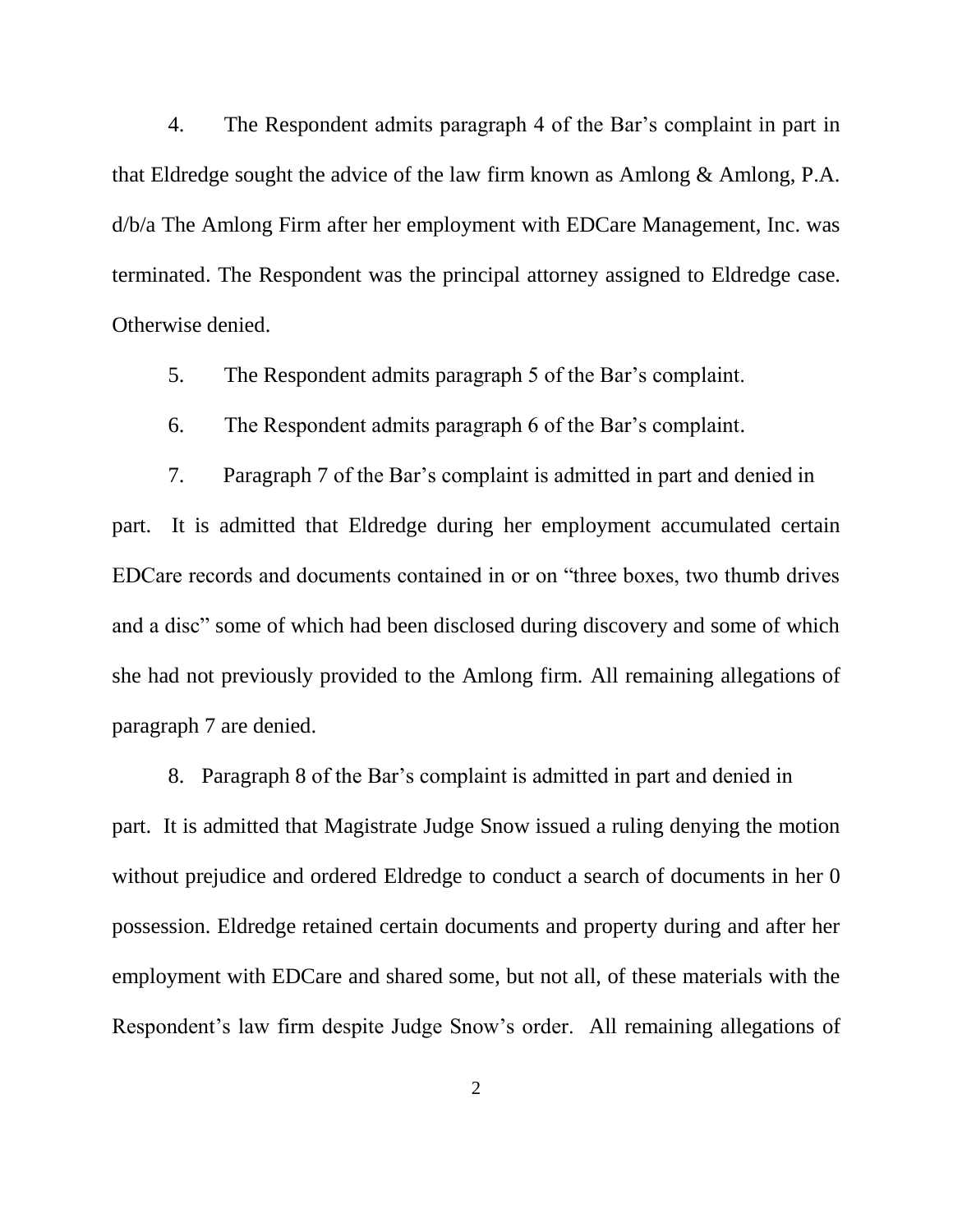paragraph 8 are denied.

9. The Respondent admits paragraph 9 of the Bar's complaint.

10. Paragraph 10 of the Bar's complaint is admitted in part and denied in

part. It is admitted that Eldredge explained her efforts at locating records that needed to be produced in discovery when she was deposed on January 13, 2014. Her deposition testimony provides the most accurate description of her efforts. All remaining allegations of paragraph 10, including the source and content of the quotation provided by the Bar, are denied.

11. The Respondent admits paragraph 11 and further includes the actual

content of Magistrate Judge Valle's June 27, 2014 order:

Plaintiff's counsel is ordered to search Plaintiff's AOL email account using search terms, including: (i) EDCare; (ii) Schillinger; (iii) employ; and (iv) the name of any coworker from EDCare whose name might produce documents responsive to the November 8th order (ECF No. 92, action No. 12-61984). Plaintiff shall search for emails from January 1, 2011 through November 8, 2013. Plaintiff shall produce to Defendants any document that is in her possession that is the property of the Defendants, *see id.*, and any other document that should have been produced through the normal course of discovery in this discrimination case or in the overtime case but was not previously produced.

The Respondent was assisted by Amlong & Amlong IT employee, Patrick Hackett,

in conducting this search and attempted in good faith to fully comply with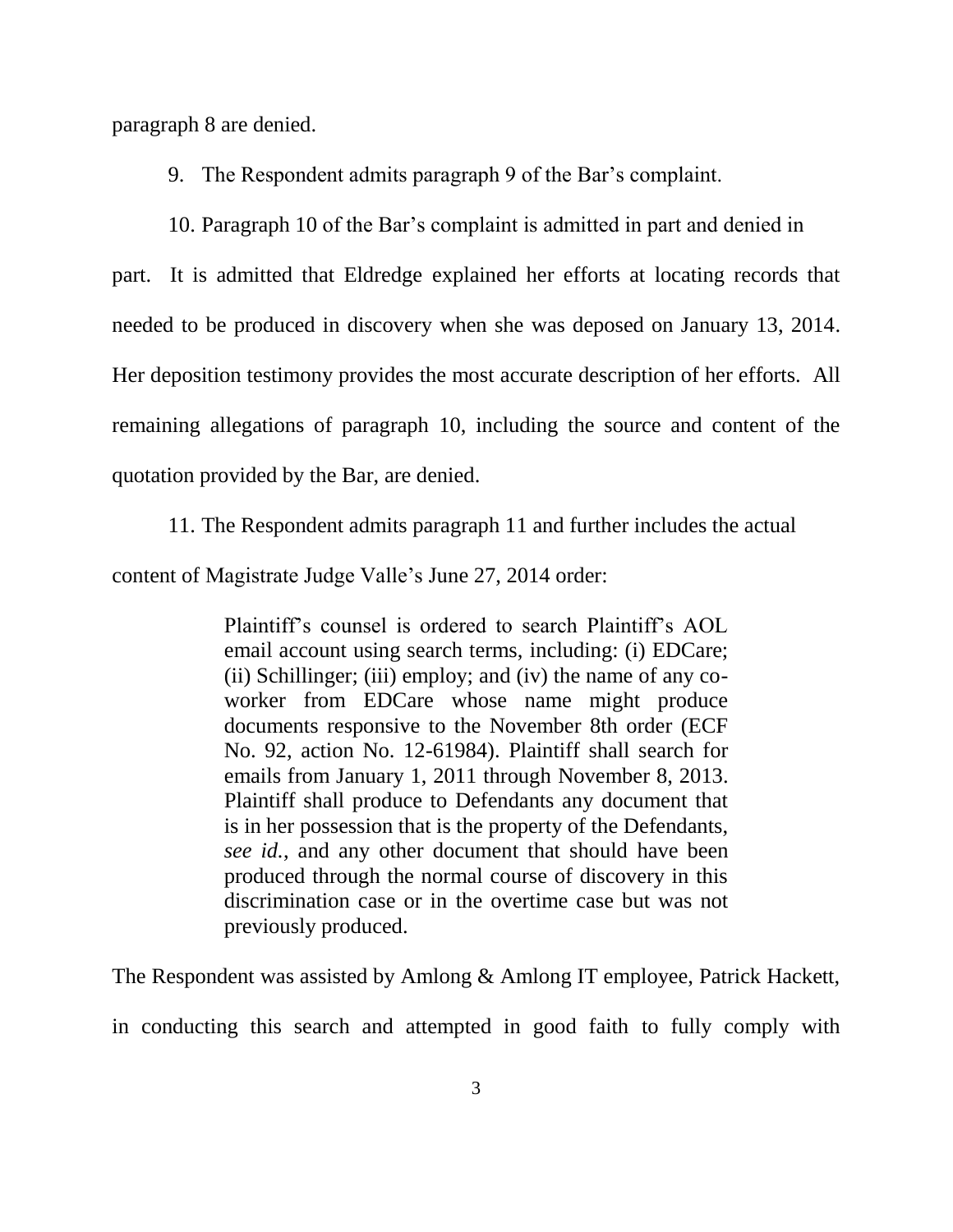discovery requests and orders related thereto.

12. The Respondent admits paragraph 12 of the Bar's complaint.

13. Paragraph 13 of the Bar's complaint is admitted as to the order allowing EdCare to take additional discovery with exception as to Judge Snow's role; she was not the trial judge but the first of three magistrate judges assigned to certain pretrial matters over the course of the litigation. All remaining allegations of paragraph 13 are denied.

14. The Respondent admits paragraph 14 of the Bar's complaint as to the title of EDCare's motion filed on February 14, 2014. All remaining allegations of paragraph 14 are denied.

15. The Respondent admits paragraph 15 of the Bar's complaint is an accurate quotation from a portion of the renewed motion. All remaining allegations of paragraph 15 are denied.

16. As to paragraph 16 of the Bar's complaint, the Respondent admits that the law firm filed a Motion to Withdraw which was granted by the court and that the language in said motion is a more accurate reflection of the grounds asserted for such motion.

17. As to paragraph 17 of the Bar's complaint, the Respondent admits that the trial court allowed EDCare to supplement its Renewed Motion for Sanctions by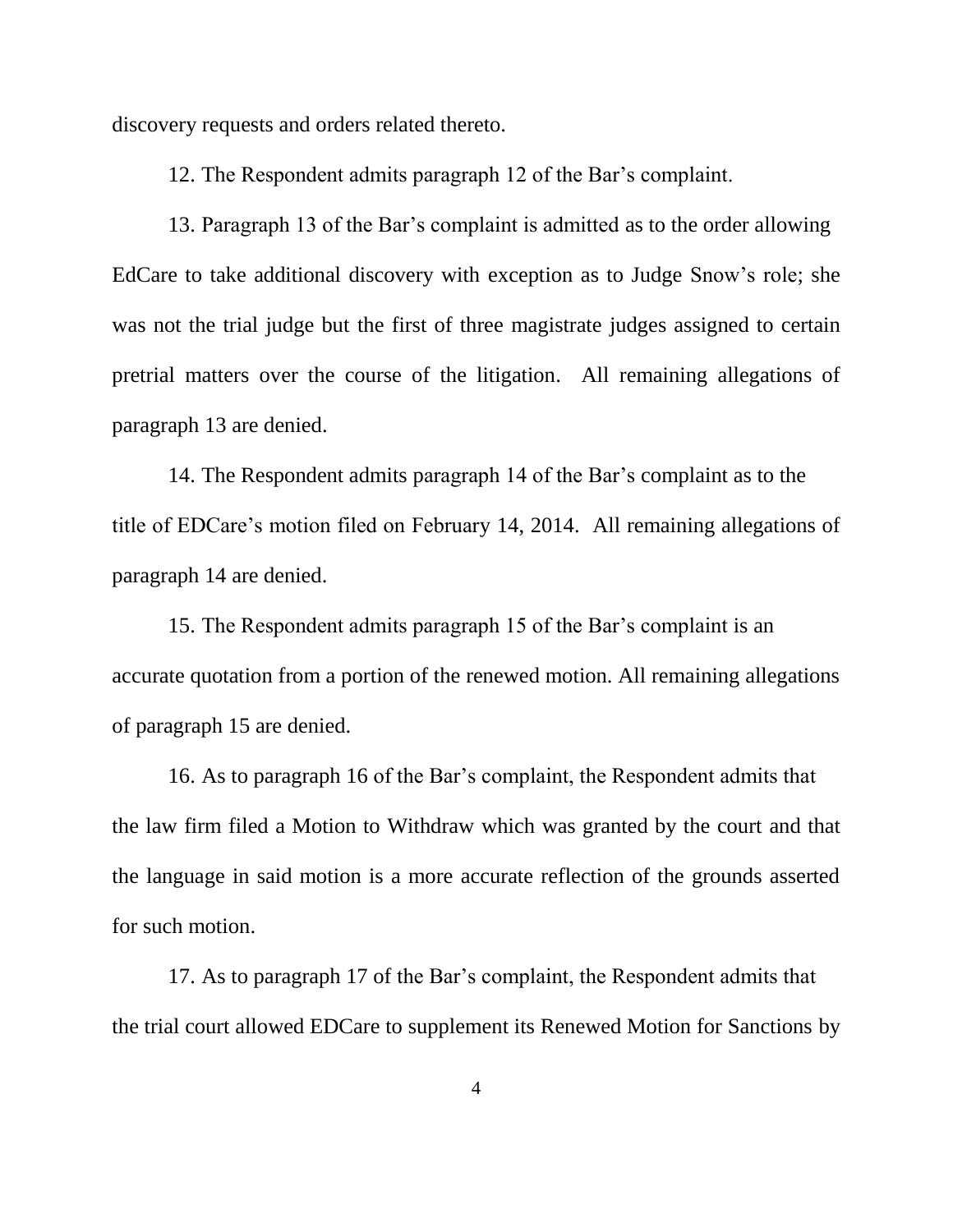including the Amlong Firm and that the quoted passage found in paragraph 17 is also found in said Order dated August 12, 2014. All other allegations are denied.

18. As to paragraph 18 of the Bar's complaint, the Respondent admits that EDCare filed a supplement to their Renewed Motion for Sanctions and made the referenced allegations found in paragraph 18 but the Respondent denies the allegations found in such supplemental motion.

19. As to paragraph 19, Respondent admits that the quote in paragraph 19 of the Bar's Complaint is included in the Renewed Motion for Sanctions. However, the Respondent specifically denies allegations made therein.

20. The Respondent admits paragraph 20 of the Bar's complaint and would add that Eldredge was no longer represented by Respondent or the Amlong firm at the time she settled her claims and was financially incentivized to waive her attorney-client privilege so EDCare could seek compensation against her former lawyers, rather than against the person (Eldredge) who had caused the discovery issues.

21. The Respondent admits paragraph 21 of the Bar's complaint and must add that the Amlong firm fully complied with said subpoena.

22. The Respondent admits paragraph 22 of the Bar's complaint.

23. As to paragraph 23 of the Bar's complaint the Respondent admits that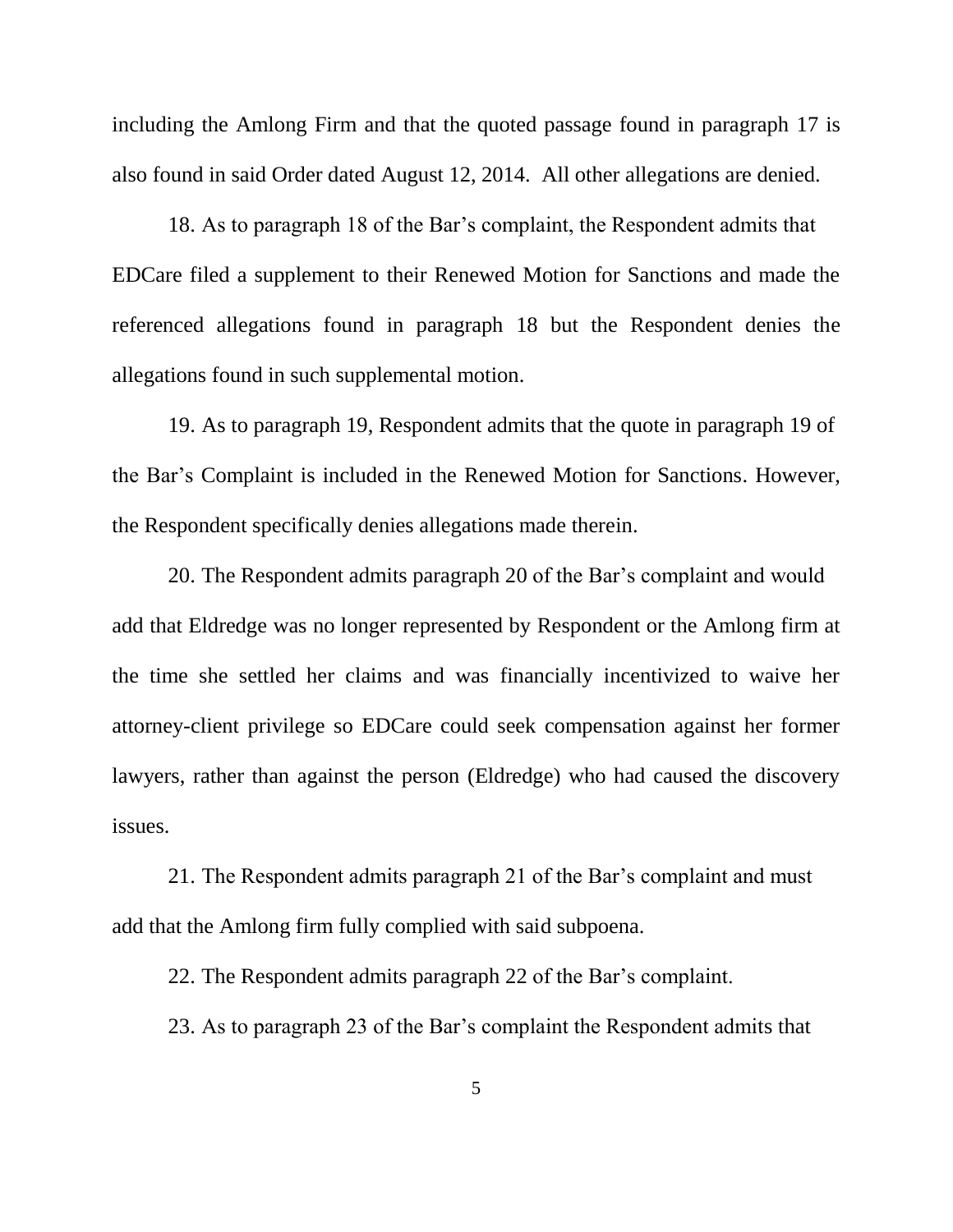Eldredge testified at the referenced hearing and made certain statements and the transcript of such hearing would be the best evidence of said testimony. However, the Respondent does not believe that all of Eldredge's testimony was true, correct or complete.

24. As to paragraph 24 of the Bar's complaint the Respondent would admit that Eldredge testified at the referenced hearing and made certain statements and the transcript of such hearing would be the best evidence of said testimony. However, the Respondent does not believe that all of Eldredge's testimony was true, correct or complete.

25. Paragraph 25 of the Bar's complaint is admitted except as to the factual veracity of Eldredge's testimony which is hereby denied.

26. The Respondent admits paragraph 26 of the Bar's complaint to the extent that EDCare's counsel asserted a claim for attorneys' fees but the Respondent would add that these are only claims and that the magistrate judge has not issued any ruling on how much of the claimed fees were reasonably incurred. Additionally, some or all of the attorneys' fees incurred may have been covered by insurance.

27. The Respondent admits paragraph 27 of the Bar's complaint but would add that she respectfully disagrees with the trial court's findings and intends to file

6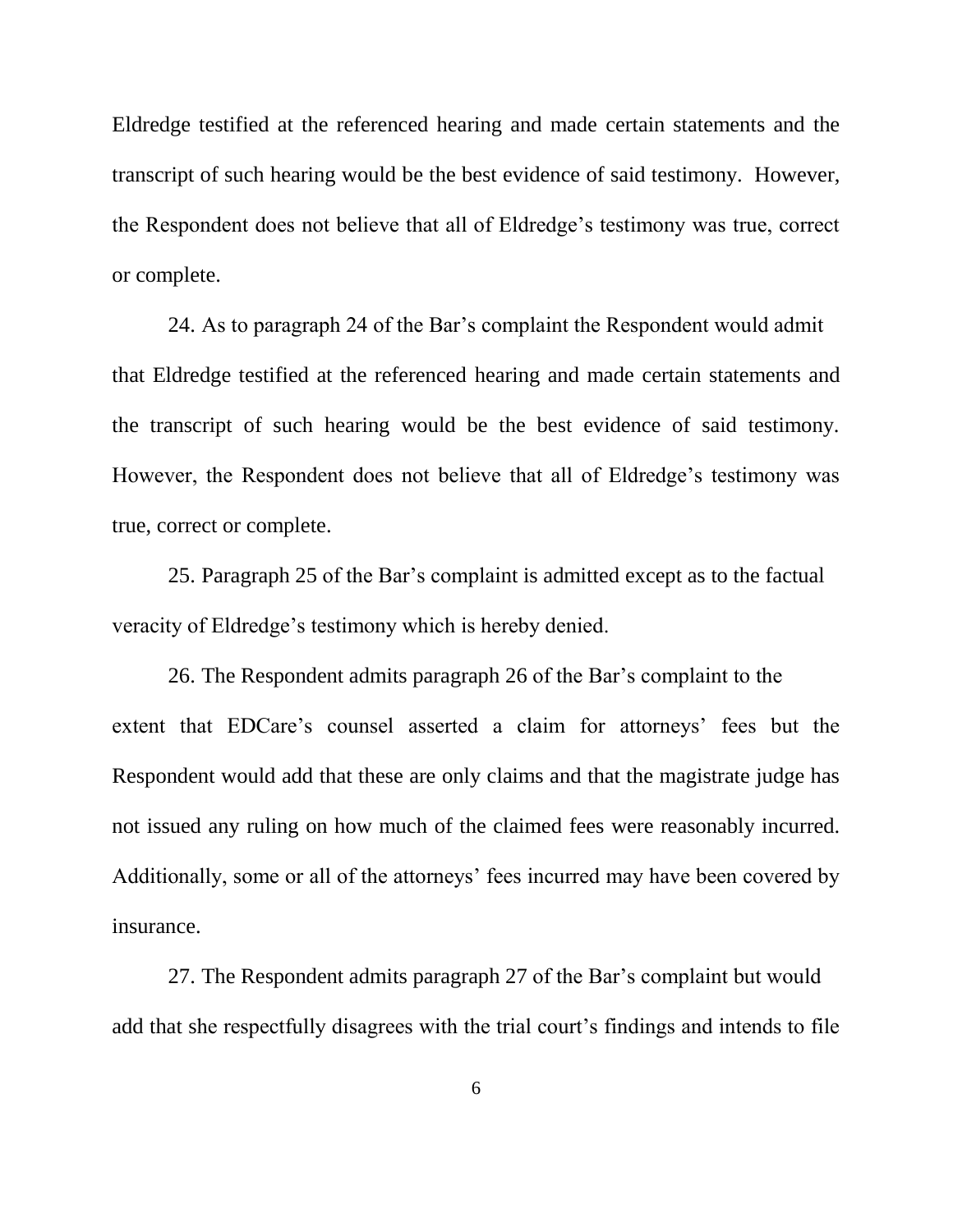an appeal of same at the appropriate time.

28. Paragraph 28 of the Bar's complaint is admitted in part and denied in part. It is admitted that the trial court's Order made specific findings and that they are recited by the Bar in subparagraphs (a) through (n) of paragraph 28. Each such allegation of wrongdoing is denied and the Respondent would add that the evidence does not support these findings against her.

29. The Respondent admits paragraph 29 of the Bar's complaint and would add that she respectfully disagrees with this ruling and intends to appeal same at the appropriate time.

30. The Respondent denies paragraph 30 of the Bar's complaint and specifically asserts that her personal conduct relative to the representation of Eldredge did not violate the Rules Regulating The Florida Bar.

#### **AFFIRMATIVE DEFENSES**

31. As a first affirmative defense, Respondent affirms that at all times she acted with the good faith belief that her actions were ethical and proper in the matter referenced in the Bar's complaint.

32. As a second affirmative defense the Respondent asserts that the rule violation cited by The Florida Bar [R. Regulating Fla. Bar 4-3.1] is contradicted by the fact that one of the filed civil actions, FLSA action, was upheld by the court at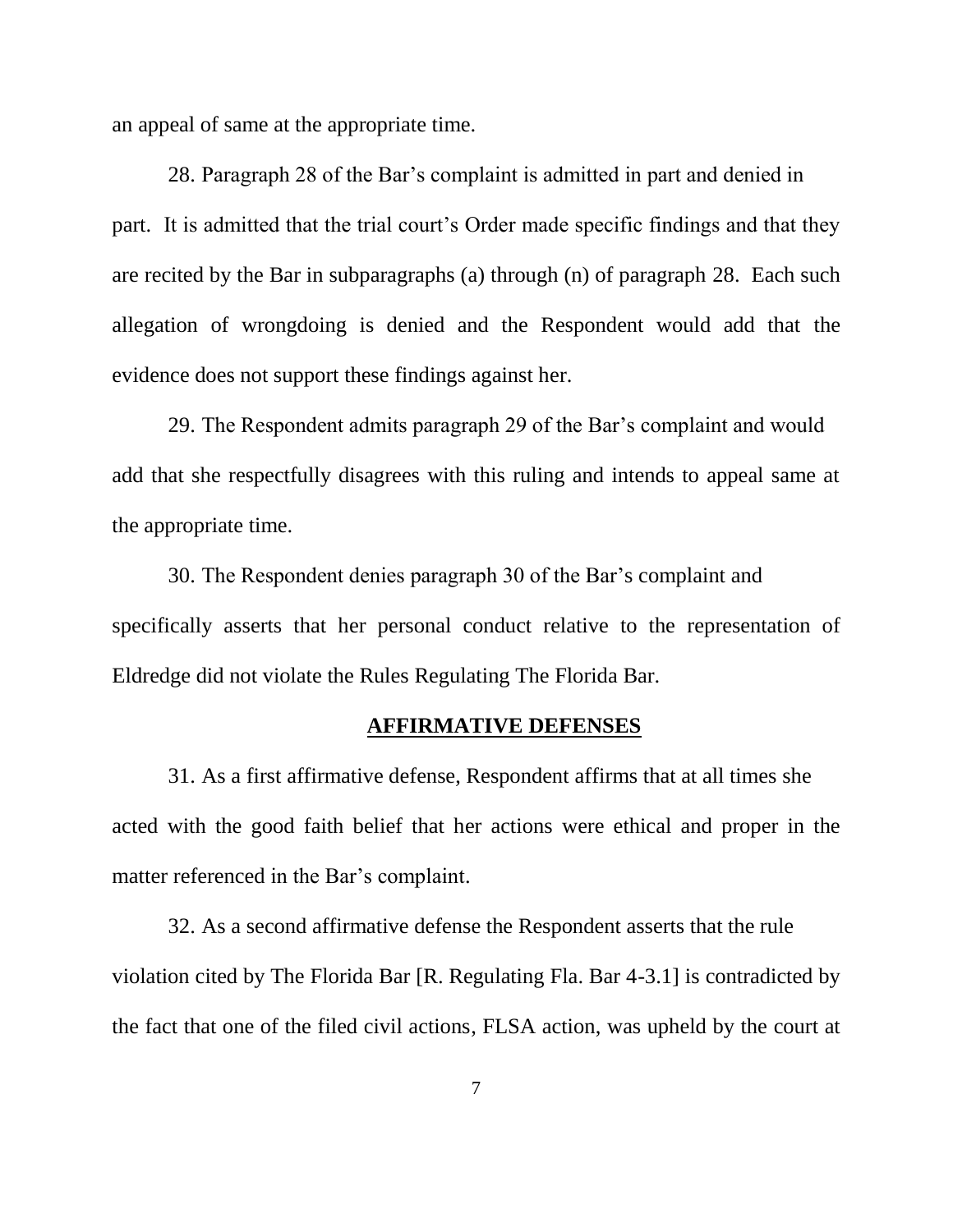Summary Judgment mooting any frivolous or bad faith allegations and that the client and defendant ultimately settled the claims.

33. As a third affirmative defense the Respondent asserts that the rule violation cited by The Florida Bar [R. Regulating Fla. Bar 4-3.1] is contradicted by the fact that the other filed civil action, the discrimination case, was never dismissed by the court and that the client and defendant ultimately settled the claims.

34. As a fourth affirmative defense the Respondent asserts that rule violation cited by The Florida Bar [R. Regulating Fla. Bar 4-3.3(a)(1)] is an intent rule and therefore there must be clear and convincing evidence that the Respondent intentionally engaged in the conduct that allegedly violated such rule and that the Bar will be unable to meet this burden.

35. As a fifth affirmative defense the Respondent asserts that rule violation cited by The Florida Bar [R. Regulating Fla. Bar 4-3.4(a)] is an intent rule and therefore there must be clear and convincing evidence that the Respondent intentionally engaged in the conduct that allegedly violated such rule and that the Bar will be unable to meet this burden.

36. As a sixth affirmative defense the Respondent asserts that rule violation cited by The Florida Bar [R. Regulating Fla. Bar 4-3.4(c)] is an intent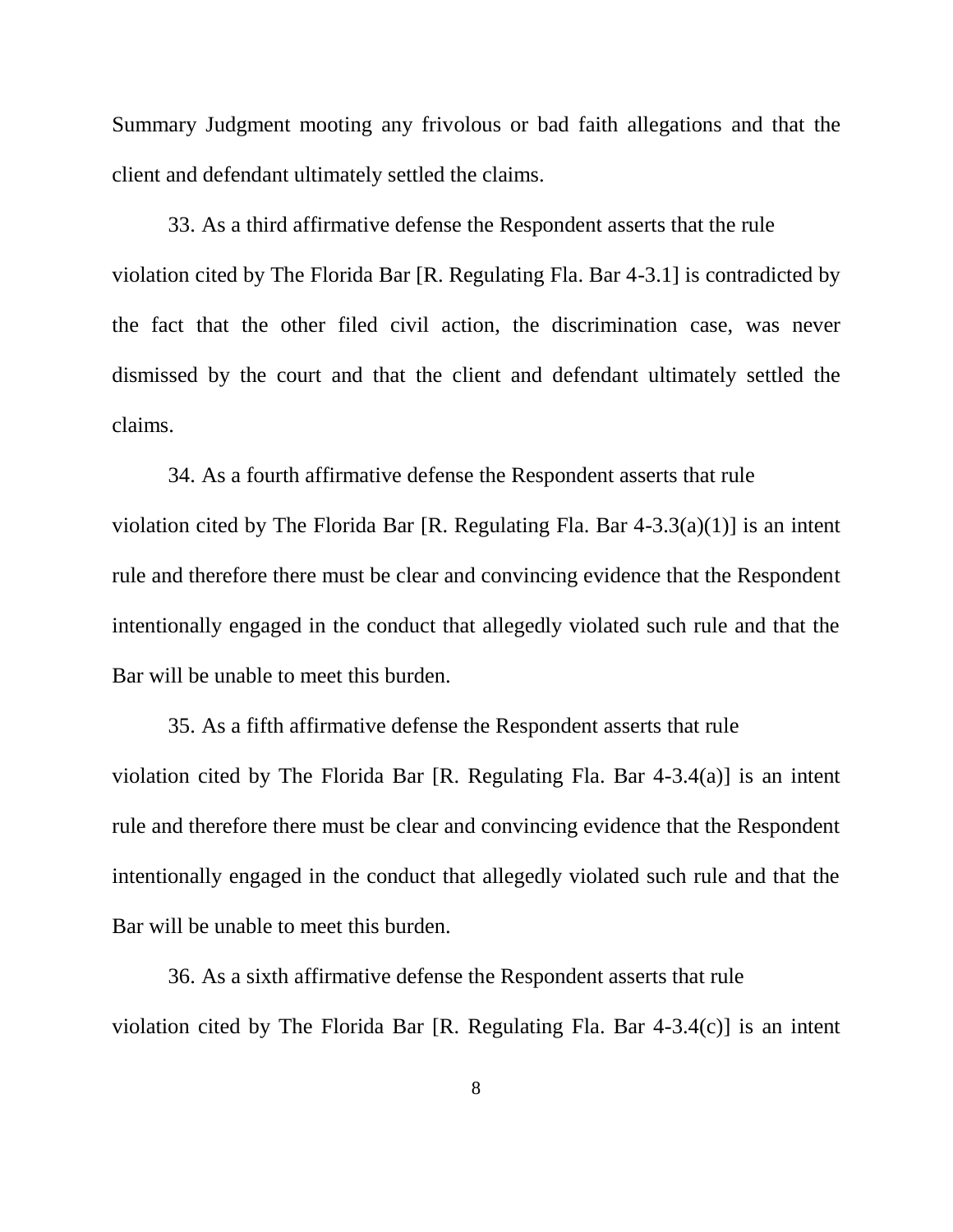rule and therefore there must be clear and convincing evidence that the Respondent intentionally engaged in the conduct that allegedly violated such rule and that the Bar will be unable to meet this burden.

37. As a seventh affirmative defense the Respondent asserts that rule violation cited by The Florida Bar [R. Regulating Fla. Bar 4-3.4(d)] is an intent rule and therefore there must be clear and convincing evidence that the Respondent intentionally engaged in the conduct that allegedly violated such rule and that the Bar will be unable to meet this burden.

38. As an eighth affirmative defense the Respondent asserts that rule violation cited by The Florida Bar [R. Regulating Fla. Bar 4-4.1(a)] is an intent rule and therefore there must be clear and convincing evidence that the Respondent intentionally engaged in the conduct that allegedly violated such rule and that the Bar will be unable to meet this burden.

39. As a ninth affirmative defense the Respondent asserts that rule violation cited by The Florida Bar [R. Regulating Fla. Bar 4-4.1(b)] is an intent rule and therefore there must be clear and convincing evidence that the Respondent intentionally engaged in the conduct that allegedly violated such rule and that the Bar will be unable to meet this burden.

40. As a tenth affirmative defense the Respondent asserts that rule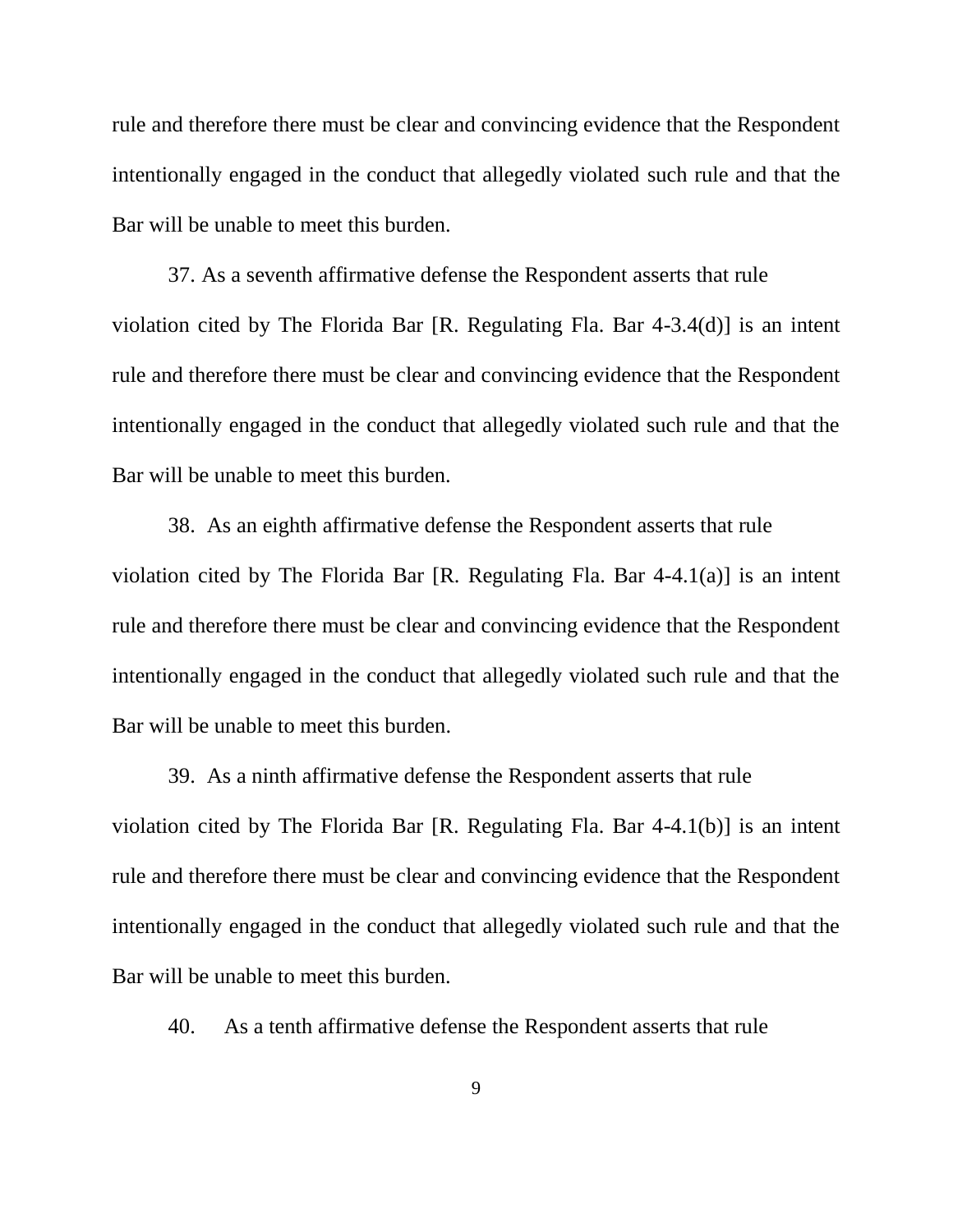violation cited by The Florida Bar [R. Regulating Fla. Bar 4-3.2] is improperly plead as it does not specify what conduct was inconsistent with the interest of the client. Respondent did not intentionally engage in any conduct that allegedly violated such rule and that the Bar will be unable to meet this burden.

41. As an eleventh affirmative defense the Respondent asserts that the Orders and Reports referenced by the Bar in its complaint cannot be accepted as conclusive proof of the matters referenced therein and that the Bar must prove each and every allegation by clear and convincing evidence. See for example *The Florida Bar v. Calvo*, 630 So. 2d 548 (Fla. 1993); *The Florida Bar v. Vining*, 707 So. 2d 670 (Fla. 1998).

### **MOTION TO DISMISS**

The Respondent, JENNIFER E. DALEY, files this motion to dismiss or in the alternative moves for a more definite statement and as grounds therefore asserts:

42. The Florida Bar alleges a violation of R. Regulating Fla. Bar 4-4.1(a) [In the course of representing a client a lawyer shall not knowingly make a false statement of material fact or law to a third person.].

43. There are no allegations in the Bar's complaint that set forth any specific "false statement of material fact or law" allegedly made by this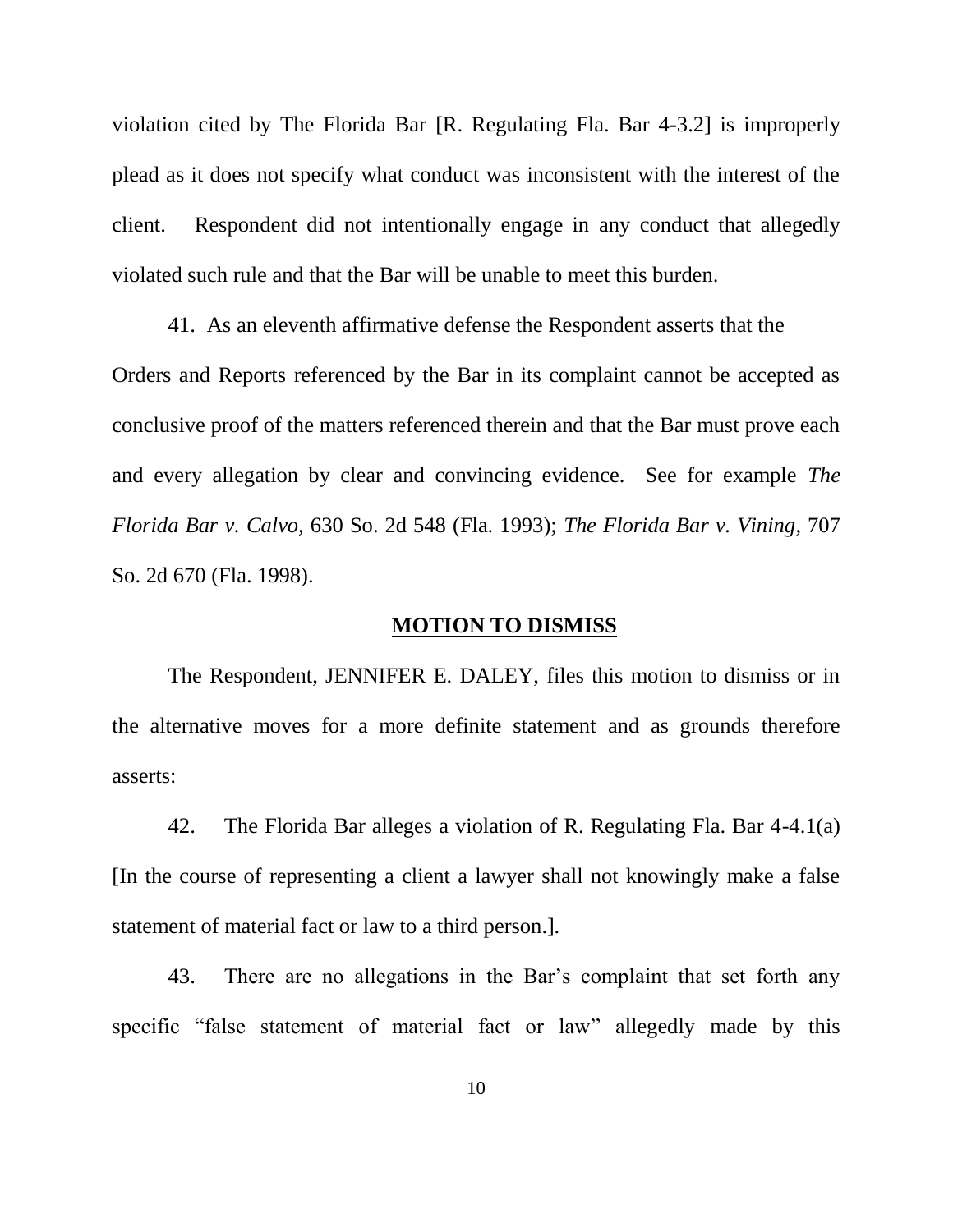Respondent and therefore the Bar has set forth no allegations to support such charge against this Respondent.

44. It is well settled that fraud and misrepresentation must be plead with particularity. See for example, *Thompson v. Bank of New York*, 862 So. 2d 768 (Fla. 4th DCA 2003); Fla. R. Civ. Pro. 1.120(b).

WHEREFORE, the Respondent, JENNIFER E. DALEY, respectfully requests that the Bar's complaint be dismissed, that she be found not guilty of the rule violations pled in the Bar's complaint and that she be awarded her costs in defending this proceeding.

Respectfully submitted,

By: *s/ Juan Carlos Arias\_\_\_\_\_\_\_\_\_\_* JUAN CARLOS ARIAS, ESQ. Florida Bar No.: 0076414 CARLOS A. VELASQUEZ, ESQ. Florida Bar No.: 755982

#### **CERTIFICATE OF SERVICE**

I HEREBY CERTIFY that a true and correct copy of the foregoing instrument was furnished by Electronic Service via the Florida Courts E-Filing Portal, this 7th day of March, 2017, to [Adria](mailto:Adria) A. Quintela, Staff Counsel, [aquintel@flabar.org;](mailto:aquintel@flabar.org) [and](mailto:tl@rolfelaw.com) Frances R. Brown-Lewis, Bar Counsel, [fbrownle@flabar.org,](mailto:fbrownle@flabar.org) The Florida Bar, 1300 Concord Terrace, Suite 130, Sunrise, FL 3323 (954/835-0233).